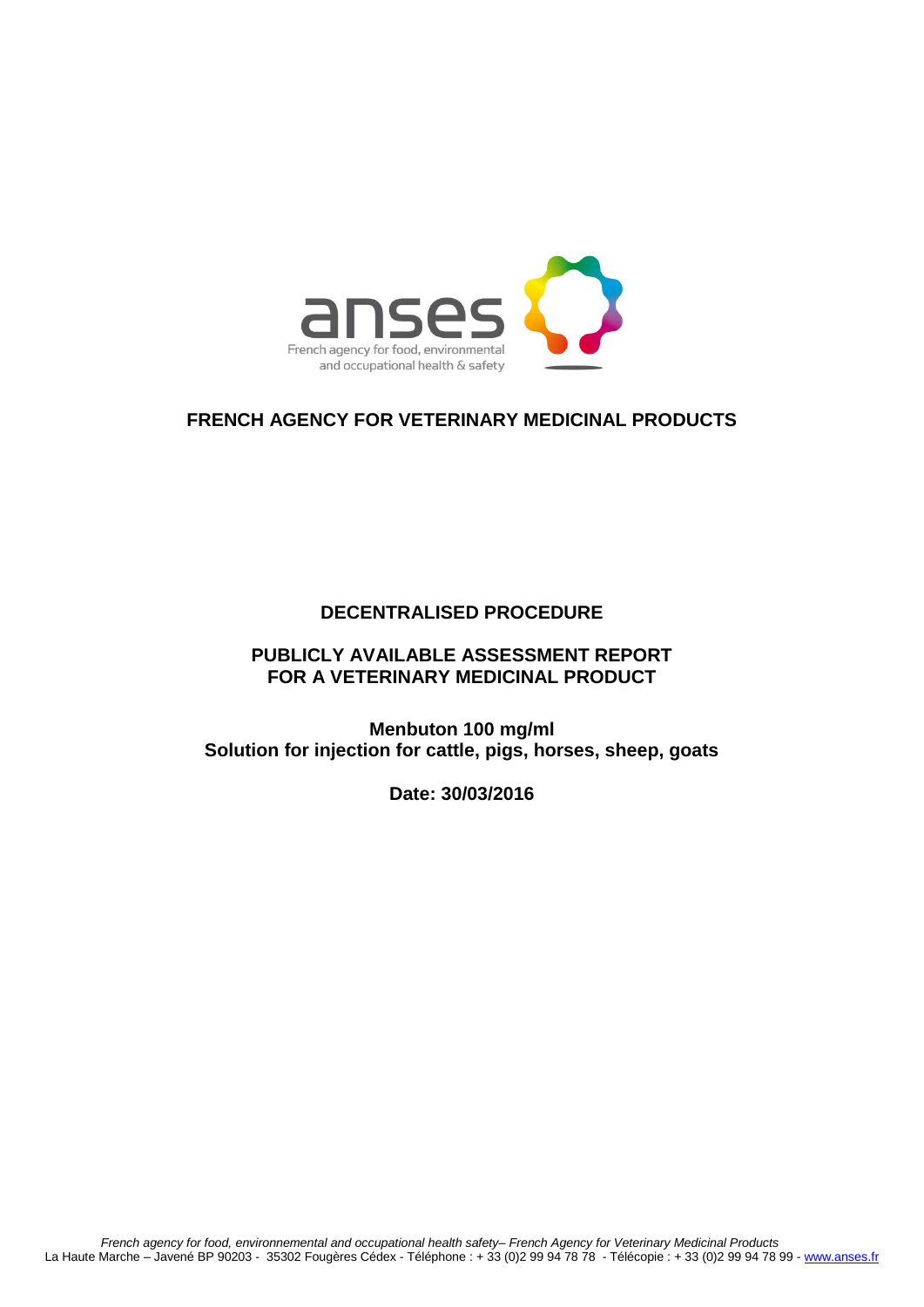## **MODULE 1**

## **PRODUCT SUMMARY**

| EU Procedure number                       | FR/V/0292/001/DC                                                                                      |
|-------------------------------------------|-------------------------------------------------------------------------------------------------------|
| Name, strength and<br>pharmaceutical form | Menbuton 100 mg/ml<br>Solution for injection for cattle, pigs, horses,<br>sheep, goats                |
| Applicant                                 | ALVETRA u. WERFFT GmbH<br>Boltzmanngasse 11<br>1090 Vienna<br>Austria                                 |
| Active substance(s)                       | Menbutone                                                                                             |
| ATC Vetcode                               | QA05AX90                                                                                              |
| Target species                            | Cattle, pigs, horses, sheep, goats.                                                                   |
| Indication for use                        | Stimulation of hepato-digestive activity in case<br>of digestive disorders and hepatic insufficiency. |

# **MODULE 2**

The Summary of Product Characteristics (SPC) for this product is available on the website <http://www.anmv.anses.fr/>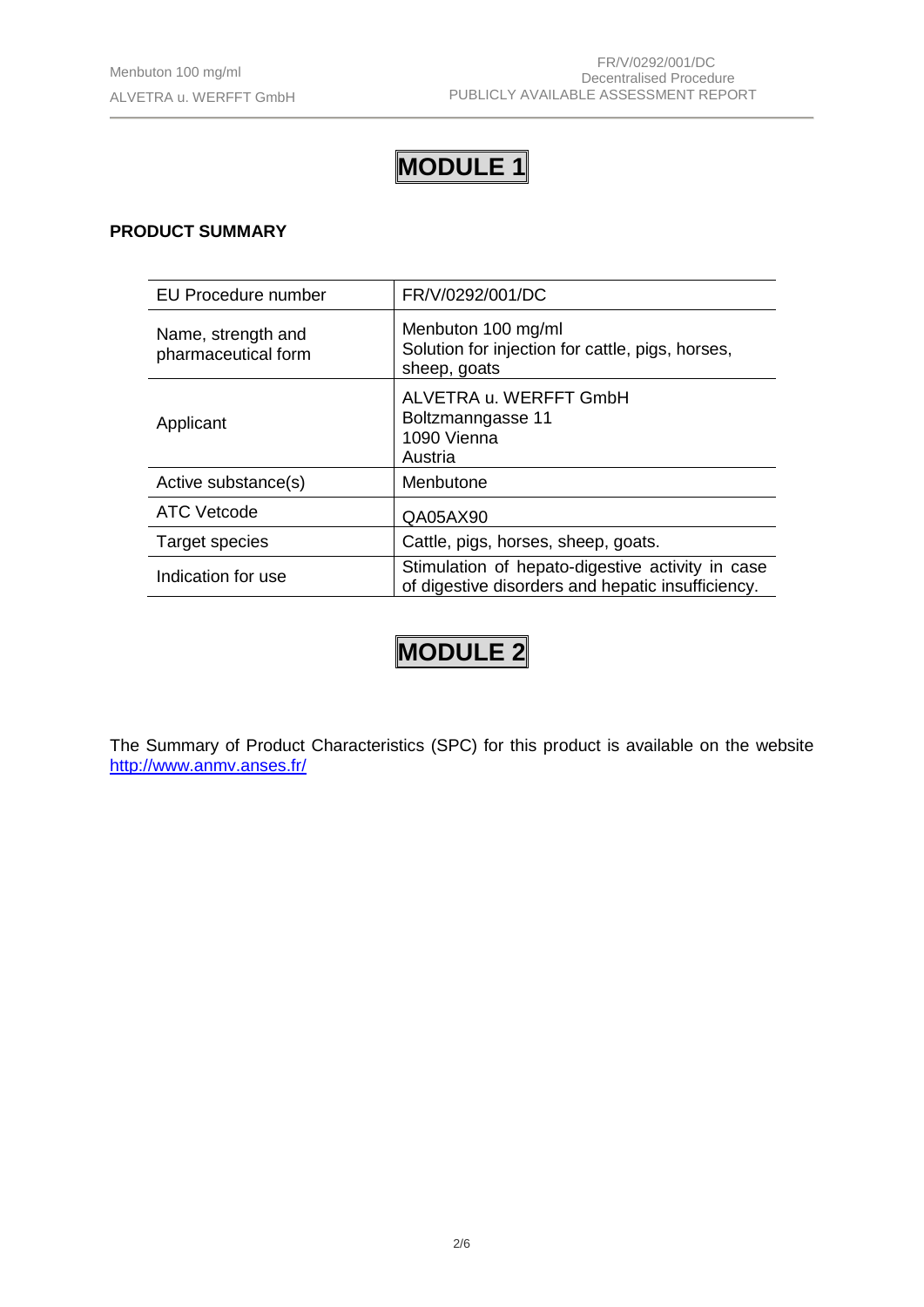## **MODULE 3**

## **PUBLIC ASSESSMENT REPORT**

| Legal basis of original<br>application                           | Generic application in accordance with<br>Article 13(1) of Directive 2001/82/EC as<br>amended. |
|------------------------------------------------------------------|------------------------------------------------------------------------------------------------|
| Date of completion of the<br>original decentralised<br>procedure | 17/12/2015                                                                                     |
| <b>Concerned Member States</b><br>for original procedure         | AT, DE                                                                                         |

## **I. SCIENTIFIC OVERVIEW**

The product is produced and controlled using validated methods and tests, which ensure the consistency of the product released on the market.

It has been shown that the product can be safely used in the target species; the slight reactions observed are indicated in the SPC.

The product is safe for the user, the consumer of foodstuffs from treated animals and for the environment, when used as recommended. Suitable warnings and precautions are indicated in the SPC.

The efficacy claims for these products are equivalent to those of the reference products. The overall risk/benefit analysis is in favour of granting a marketing authorisation.

## **II. QUALITY ASPECTS**

## *A. Composition*

The product contains menbutone 100 mg/ml and the following excipients: chlorocresol, sodium metabisulfite, edetic acid (EDTA), ethanolamine and water for injections.

The container is a glass vial closed with bromobutyl stopper. The particulars of the containers and controls performed are provided and conform to the regulation.

The product is an established pharmaceutical form and its development is adequately described in accordance with the relevant European guidelines.

## *B. Method of Preparation of the Product*

The product is manufactured fully in accordance with the principles of good manufacturing practice from a licensed manufacturing site*.*

Process validation data on the product have been presented in accordance with the relevant European guidelines.

## *C. Control of Starting Materials*

The active substance is menbutone, an established active substance. The active substance is manufactured in accordance with the principles of good manufacturing practice.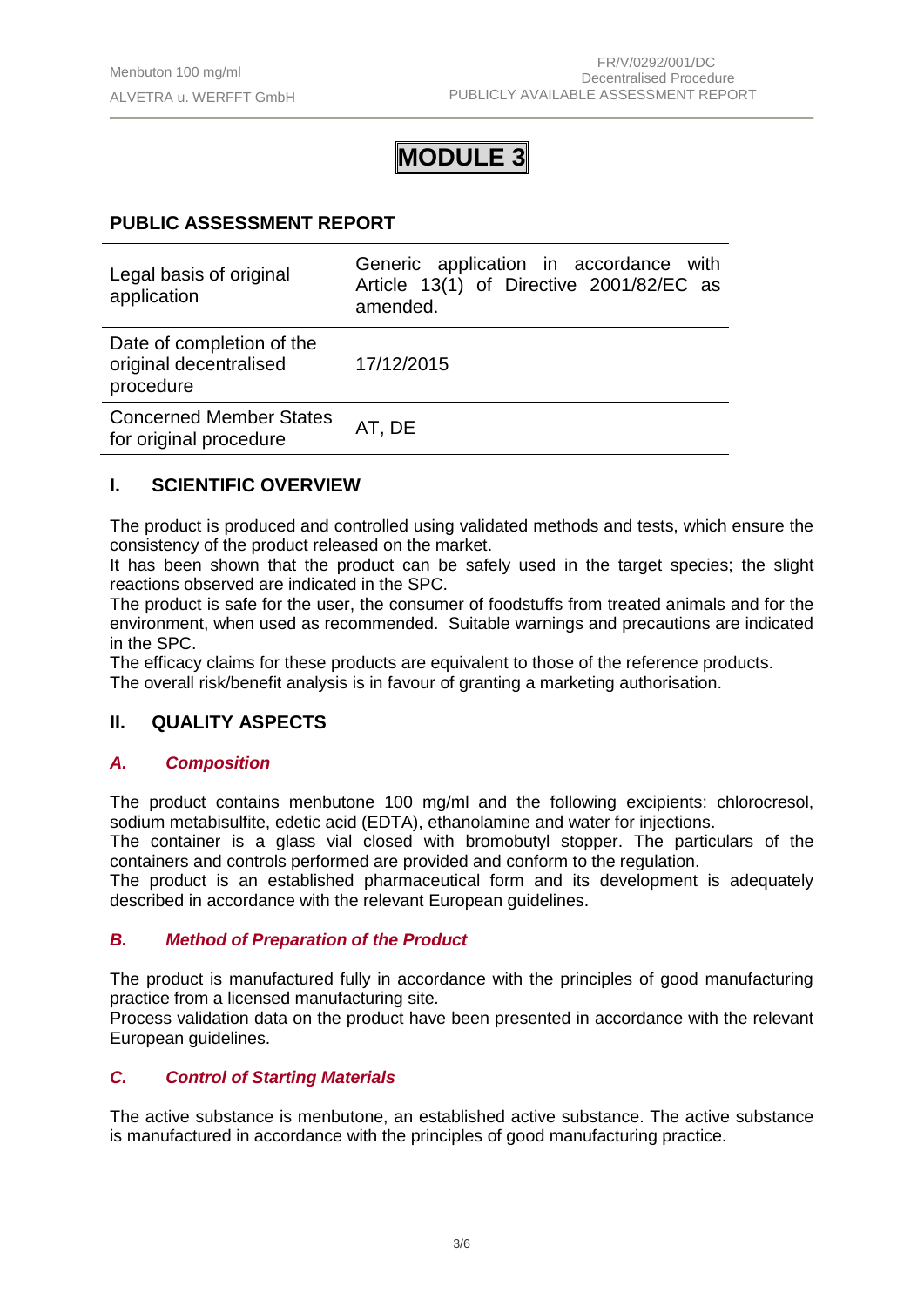The active substance specification is considered adequate to control the quality of the material. Batch analytical data demonstrating compliance with this specification have been provided.

#### *D. Specific Measures concerning the Prevention of the Transmission of Animal Spongiform Encephalopathies*

There are no substances within the scope of the TSE Guideline present or used in the manufacture of this product*.*

#### *E. Control on intermediate products*

Not applicable.

## *F. Control Tests on the Finished Product*

The finished product specification controls the relevant parameters for the pharmaceutical form. The tests in the specification, and their limits, have been justified and are considered appropriate to adequately control the quality of the product.

Satisfactory validation data for the analytical methods have been provided.

Batch analytical data from the proposed production sites have been provided demonstrating compliance with the specification.

#### *G. Stability*

Stability data on the active substance have been provided in accordance with applicable European guidelines, demonstrating the stability of the active substance when stored under the approved conditions.

Stability data on the finished product have been provided in accordance with applicable European guidelines, demonstrating the stability of the product throughout its shelf life when stored under the approved conditions.

An in-use shelf-life as detailed in the SPC has been supported by appropriate data.

#### *H. Genetically Modified Organisms*

Not applicable.

*J. Other Information*

Not applicable.

## **III. SAFETY AND RESIDUES ASSESSMENT (PHARMACO-TOXICOLOGICAL)**

## *III.A Safety Testing*

## *Pharmacological Studies*

Based on exemption 7.1. ) and b) of "Guidelines on the conduct of bioequivalence studies for veterinary medicinal products" (EMA/CVMP/016/00-Rev.2), it is accepted that the test product is bioequivalent to the reference product GENABILINE Solution Injectable in cattle, pigs, horses, sheep and goats marketed by BOEHRINGER INGELHEIM.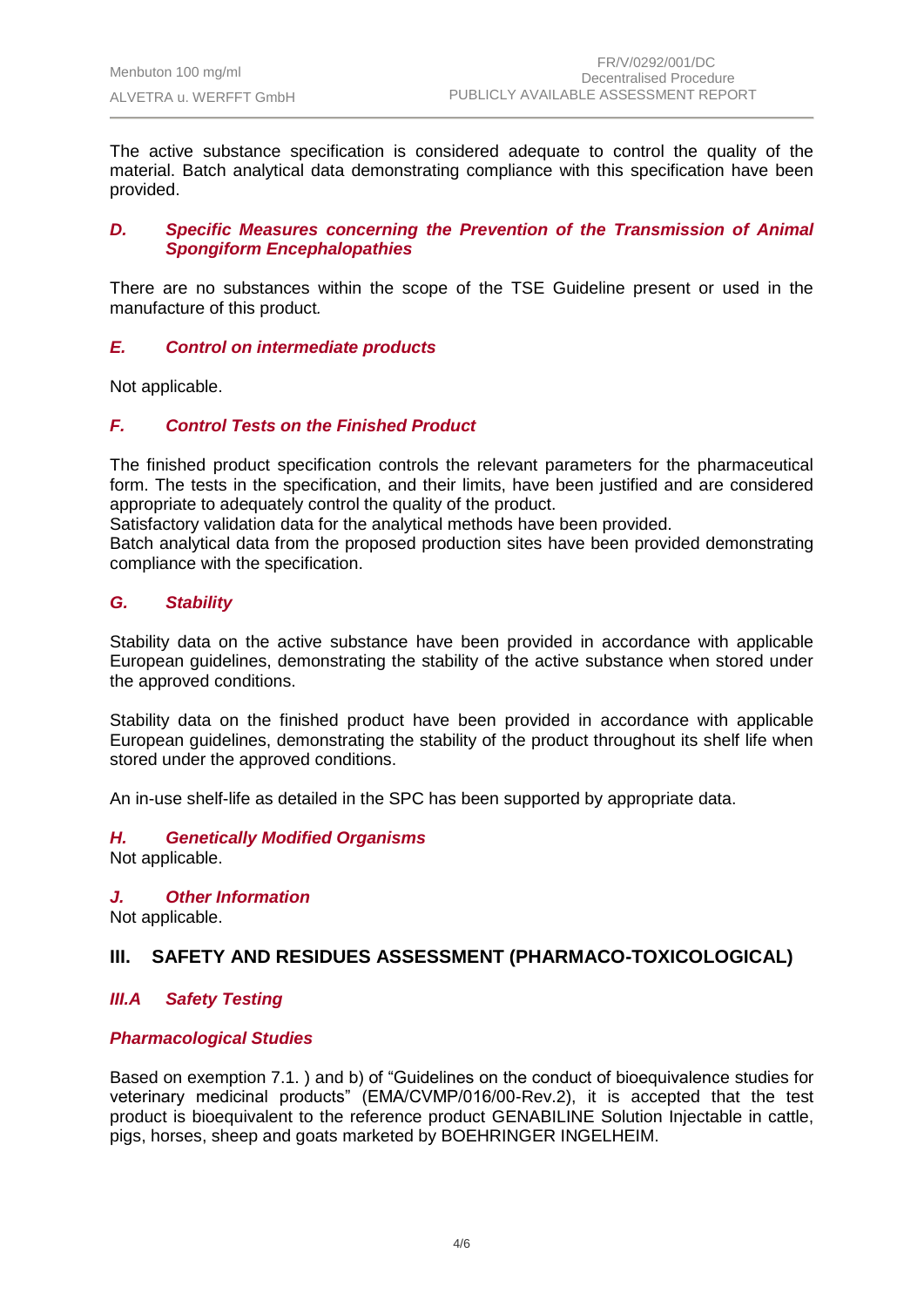As this is a generic application according to Article 13, and bioequivalence with a reference product has been demonstrated, the applicant shall not be required to provide the results of pharmacological tests.

The pharmacological aspects of this product are identical to those of the reference product.

## *Toxicological Studies*

As this is a generic application according to Article 13, and bioequivalence with a reference product has been demonstrated, the applicant shall not be required to provide the results of toxicological tests.

The toxicological aspects of this product are identical to the reference product' ones.

## *User Safety*

The applicant has provided a user safety assessment in compliance with the relevant guideline.

Warnings and precautions as listed on the product literature are adequate to ensure safety to users of the product.

## *Ecotoxicity*

The applicant provided a first phase environmental risk assessment in compliance with the relevant guideline which showed that no further assessment is required.

#### *III.B Residues documentation*

#### *Residue Studies*

No depletion data was provided.

#### *MRLs*

#### **a. active substances**

The active substance, menbutone, is included in table 1 of the MRL regulation 37/2010, as follows,

| <b>Not</b><br>applicable | No entry | No entry | 37/2010 of<br>22.12.2009 |
|--------------------------|----------|----------|--------------------------|
|                          |          |          |                          |

An acceptable daily intake (ADI) was defined for menbutone. It is 60 µg/kg bw (i.e. 3.6 mg/person).

#### **b. excipients**

The MRL status of excipients of the product is indicated in the following table.